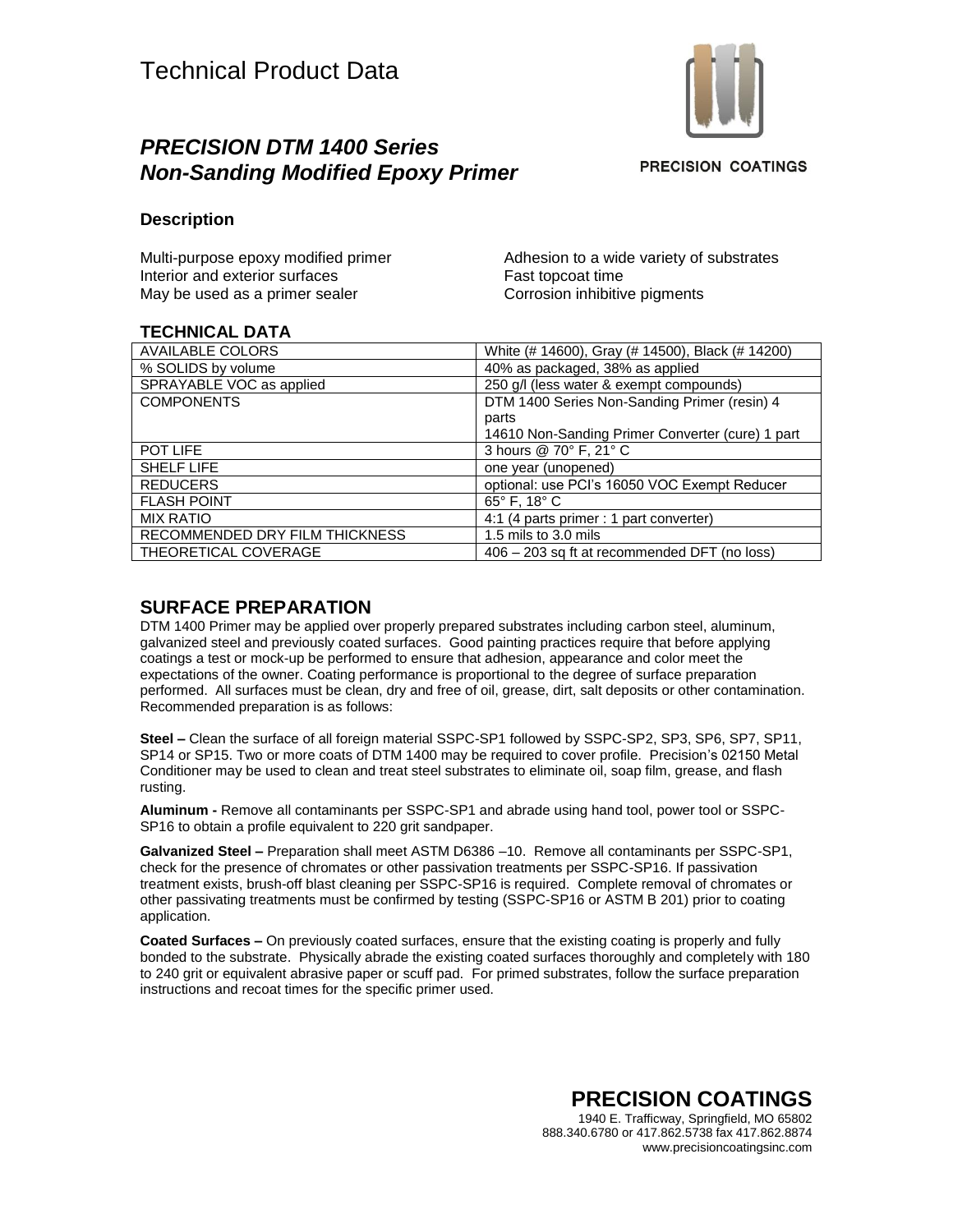# *PRECISION DTM 1400 Series Non-Sanding Modified Epoxy Primer*



**PRECISION COATINGS** 

### **INSTRUCTIONS – MIX RATIO**

Stir or shake thoroughly to ensure uniform mixture. Mix 4 parts DTM 1400 Series Non-Sanding Primer with 1 part 14610 DTM Non-Sanding Primer Converter.

**Reduction is not necessary.** However, activated primer may be reduced up to 10% by volume using acetone or PCI's 16050 VOC Exempt Reducer.

#### **APPLICATION**

Apply using 40-55 PSI at the gun for siphon and gravity feed spray guns, 10 PSI max. for HVLP spray guns. Apply 1-3 medium wet coats until desired coverage and flow is reached. Allow a 5 to 10 minute flash time between coats. Recommended film thickness is 1.5 to 3.0 mils DFT.

#### **SPRAY GUN SET-UP & PRESSURE**

Siphon Feed 1.6mm – 1.8mm 40-65-PSI Gravity Feed 1.6mm – 1.8mm 40-65 PSI

Type Fluid Tip Spraying Pressure HVLP Siphon 1.6mm – 1.8mm max. 10 PSI @ the air cap HVLP Gravity 1.6mm – 1.8mm max. 10 PSI @ the air cap Pressure Pot 1.1 mm- 1.3 mm 29 PSI - 58 PSI

### **DRY TIMES**

Dry times @ 70˚F (21˚C) and 50% RH

Dust Free 5 minutes Tack Free 1 hour Dry Time 24 hours Recoat May be recoated after 1 hour. Sanding or light abrasion may be necessary after 72 hours.

#### **CLEAN UP**

Clean all spray equipment immediately after use. Acetone may be used to clean spray equipment. PCI's 17000 Gun Cleaner is a VOC exempt cleaner and is recommended for cleaning application equipment used to apply the DTM 1400 Series Non-Sanding Primer system. Refer to Material Safety Data Sheet for proper handling of products listed in this bulletin.

*DISCLAIMER: The technical information and suggestions for use have been complied for your guidance and usage. Such information is based on Precision Coatings experience and research and is believed to be reliable. As Precision Coatings has no control over conditions in which the product is used, stored, or otherwise handled, the above information does not constitute a warranty. Buyers must assume responsibility for the suitability of the product for their purposes.*

> **PRECISION COATINGS** 1940 E. Trafficway, Springfield, MO 65802 888.340.6780 or 417.862.5738 fax 417.862.8874 www.precisioncoatingsinc.com